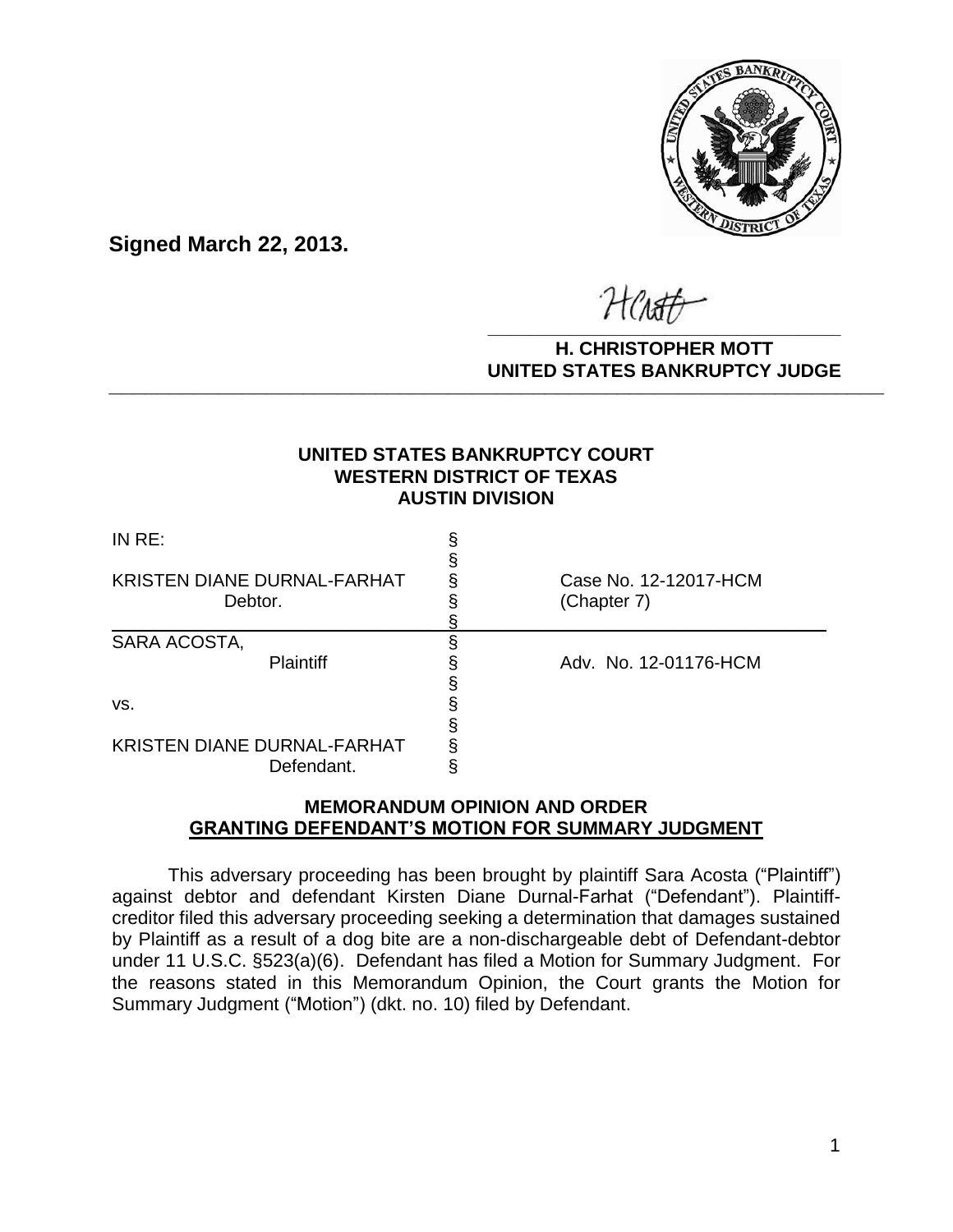## **I. PROCEDURAL BACKGROUND**

On December 3, 2012, Plaintiff initiated this adversary proceeding by filing her Complaint for Determination that Debt is Non-Dischargeable ("Complaint") (dkt. no. 1). In the Complaint, Plaintiff alleges that Defendant is indebted to her for damages resulting from injuries allegedly inflicted by Defendant's dog—a Labrador Retriever. Through the Complaint, Plaintiff requests the Court to determine that this debt has not been discharged in Defendant's Chapter 7 bankruptcy case under §523(a)(6) of the Bankruptcy Code. On December 28, 2012, Defendant filed her Answer to Complaint with Counterclaim ("Answer") (dkt. no. 6). In general, in her Answer, Defendant denied that there exists any such debt to Plaintiff, or, in the alternative, that such debt was discharged as debts arising from negligent dog bites do not fall under the exception to discharge provided by §523(a)(6) of the Bankruptcy Code.

On February 8, 2013, Defendant filed a Motion for Summary Judgment (herein "Motion") (dkt. no. 10). On March 3, 2013, Plaintiff filed her Response to the Motion with exhibits ("Response") (dkt. no. 14). On March 14, 2013, Defendant filed her Reply to the Response ("Reply")(dkt no. 15).

### **II. JURISDICTION**

The Court has jurisdiction over this adversary proceeding under 28 U.S.C §157 and §1334*.* This adversary proceeding is a "core proceeding" under 28 U.S.C. §157(b)(2)(I), and the Court is authorized to enter a final judgment in this adversary proceeding under 28 U.S.C. §157(b)(1).

### **III. SUMMARY JUDGMENT STANDARD**

Rule 56 of the Federal Rules of Civil Procedure ("FRCP"), which governs a motion for summary judgment, is incorporated into Rule 7056 of the Federal Rules of Bankruptcy Procedure ("Bankruptcy Rules").

Summary judgment is appropriate when a movant (here Defendant) shows that no genuine issue of material fact exists and that movant is entitled to judgment as a matter of law. *See* FRCP 56(a); *[Piazza's Seafood World, LLC v. Odom,](http://web2.westlaw.com/find/default.wl?mt=Westlaw&db=506&tc=-1&rp=%2ffind%2fdefault.wl&findtype=Y&ordoc=2024875742&serialnum=2009084245&vr=2.0&fn=_top&sv=Split&tf=-1&referencepositiontype=S&pbc=A21CB039&referenceposition=752&rs=WLW12.01)* 448 F.3d 744, [752 \(5th Cir.](http://web2.westlaw.com/find/default.wl?mt=Westlaw&db=506&tc=-1&rp=%2ffind%2fdefault.wl&findtype=Y&ordoc=2024875742&serialnum=2009084245&vr=2.0&fn=_top&sv=Split&tf=-1&referencepositiontype=S&pbc=A21CB039&referenceposition=752&rs=WLW12.01) 2006); *Placid Oil Co. v. Williams (In re Placid Oil Co.),* 450 B.R. 606, 612 (Bankr. N.D. Tex. 2011). A genuine issue of material fact is present when the evidence is such that a reasonable fact finder could return a verdict for the non-movant (here Plaintiff). *[Piazza's Seafood,](http://web2.westlaw.com/find/default.wl?mt=Westlaw&db=506&tc=-1&rp=%2ffind%2fdefault.wl&findtype=Y&ordoc=2024875742&serialnum=2009084245&vr=2.0&fn=_top&sv=Split&tf=-1&referencepositiontype=S&pbc=A21CB039&referenceposition=752&rs=WLW12.01)* 448 F.3d at 752 (citing *[Anderson v. Liberty Lobby, Inc.,](http://web2.westlaw.com/find/default.wl?mt=Westlaw&db=708&tc=-1&rp=%2ffind%2fdefault.wl&findtype=Y&ordoc=2024875742&serialnum=1986132674&vr=2.0&fn=_top&sv=Split&tf=-1&pbc=A21CB039&rs=WLW12.01)* 477 [U.S. 242, 248](http://web2.westlaw.com/find/default.wl?mt=Westlaw&db=708&tc=-1&rp=%2ffind%2fdefault.wl&findtype=Y&ordoc=2024875742&serialnum=1986132674&vr=2.0&fn=_top&sv=Split&tf=-1&pbc=A21CB039&rs=WLW12.01) (1986)). Material facts are those that could affect the outcome of the action. *[Wyatt v. Hunt Plywood Co., Inc.,](http://web2.westlaw.com/find/default.wl?mt=Westlaw&db=506&tc=-1&rp=%2ffind%2fdefault.wl&findtype=Y&ordoc=2024875742&serialnum=2002416062&vr=2.0&fn=_top&sv=Split&tf=-1&referencepositiontype=S&pbc=A21CB039&referenceposition=409&rs=WLW12.01)* 297 F.3d 405, 409 (5th Cir. 2002), *cert. denied,* [537 U.S. 1188 \(2003\).](http://web2.westlaw.com/find/default.wl?mt=Westlaw&db=708&tc=-1&rp=%2ffind%2fdefault.wl&findtype=Y&ordoc=2024875742&serialnum=2002734320&vr=2.0&fn=_top&sv=Split&tf=-1&pbc=A21CB039&rs=WLW12.01)

In the summary judgment context, the court should view evidence in a light most favorable to the non-moving party (here Plaintiff). *[Piazza's Seafood,](http://web2.westlaw.com/find/default.wl?mt=Westlaw&db=506&tc=-1&rp=%2ffind%2fdefault.wl&findtype=Y&ordoc=2024875742&serialnum=2009084245&vr=2.0&fn=_top&sv=Split&tf=-1&referencepositiontype=S&pbc=A21CB039&referenceposition=752&rs=WLW12.01)* 448 F.3d at 752. Factual controversies should be resolved in favor of the non-movant. *[Little v. Liquid Air](http://web2.westlaw.com/find/default.wl?mt=Westlaw&db=506&tc=-1&rp=%2ffind%2fdefault.wl&findtype=Y&ordoc=2024875742&serialnum=1994213060&vr=2.0&fn=_top&sv=Split&tf=-1&referencepositiontype=S&pbc=A21CB039&referenceposition=1075&rs=WLW12.01)*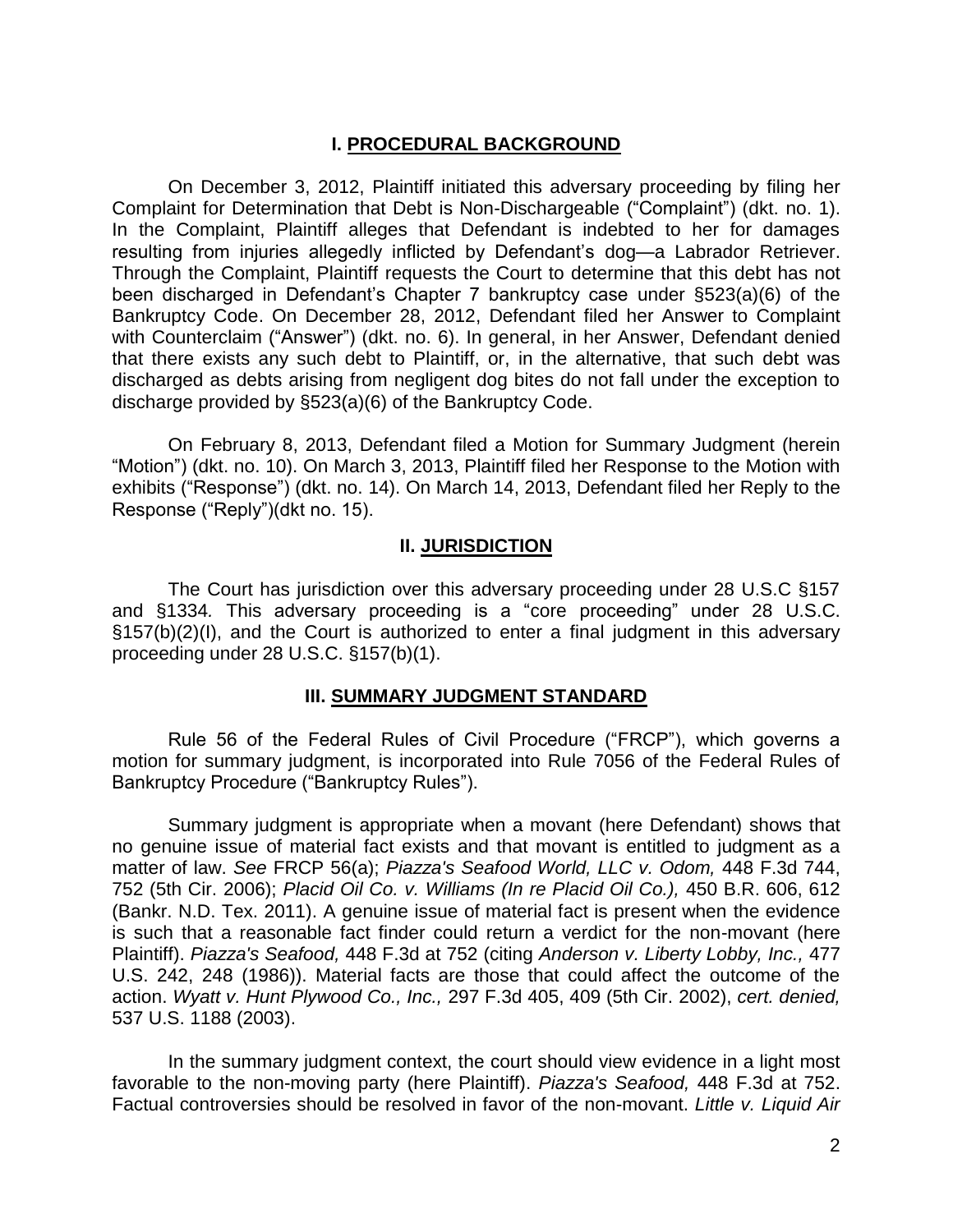*Corp.,* [37 F.3d 1069, 1075 \(5th Cir.1994\).](http://web2.westlaw.com/find/default.wl?mt=Westlaw&db=506&tc=-1&rp=%2ffind%2fdefault.wl&findtype=Y&ordoc=2024875742&serialnum=1994213060&vr=2.0&fn=_top&sv=Split&tf=-1&referencepositiontype=S&pbc=A21CB039&referenceposition=1075&rs=WLW12.01) If the movant satisfies its burden, the nonmovant must then come forward with specific evidence to show that there is a genuine issue of material fact. *Placid Oil,* 450 B.R. at 613 (citing *[Ashe v. Corley,](http://web2.westlaw.com/find/default.wl?mt=Westlaw&db=350&tc=-1&rp=%2ffind%2fdefault.wl&findtype=Y&ordoc=2024875742&serialnum=1993107747&vr=2.0&fn=_top&sv=Split&tf=-1&referencepositiontype=S&pbc=A21CB039&referenceposition=543&rs=WLW12.01)* 992 F.2d 540, [543 \(5th Cir.1993\)](http://web2.westlaw.com/find/default.wl?mt=Westlaw&db=350&tc=-1&rp=%2ffind%2fdefault.wl&findtype=Y&ordoc=2024875742&serialnum=1993107747&vr=2.0&fn=_top&sv=Split&tf=-1&referencepositiontype=S&pbc=A21CB039&referenceposition=543&rs=WLW12.01)). The non-movant may not merely rely on conclusory allegations or the pleadings; rather, it must demonstrate specific facts identifying a genuine issue to be tried in order to avoid summary judgment. *See* FRCP 56(c)(1); *[Piazza's Seafood,](http://web2.westlaw.com/find/default.wl?mt=Westlaw&db=506&tc=-1&rp=%2ffind%2fdefault.wl&findtype=Y&ordoc=2024875742&serialnum=2009084245&vr=2.0&fn=_top&sv=Split&tf=-1&referencepositiontype=S&pbc=A21CB039&referenceposition=752&rs=WLW12.01)* [448 F.3d at 752;](http://web2.westlaw.com/find/default.wl?mt=Westlaw&db=506&tc=-1&rp=%2ffind%2fdefault.wl&findtype=Y&ordoc=2024875742&serialnum=2009084245&vr=2.0&fn=_top&sv=Split&tf=-1&referencepositiontype=S&pbc=A21CB039&referenceposition=752&rs=WLW12.01) *Placid Oil,* 450 B.R. at 613.

## **IV. UNDISPUTED MATERIAL FACTS**

Based on the summary judgment record, the following material facts are not in genuine dispute:

Plaintiff filed a complaint against Defendant in Travis County state court on October 27, 2010. On August 31, 2012, Defendant, as debtor, filed a petition under Chapter 7 of the Bankruptcy Code in this Court, bankruptcy case no. 12-12017. On December 6, 2012, Defendant, as debtor, received her Chapter 7 bankruptcy discharge under §727 of the Bankruptcy Code. *See* Defendant's Bankruptcy case no. 12-12017 (dkt. nos. 1, 7). On December 3, 2012, Plaintiff initiated an adversary proceeding in this Court by filing her Complaint to determine that debt alleged in the state court suit was non-dischargeable in bankruptcy under §523(a)(6) of the Bankruptcy Code (dkt no. 1).

The facts alleged in Plaintiff's Complaint are essentially the same as those alleged in her state court complaint. In short, Plaintiff alleges that Defendant's dog (a Labrador Retriever) attacked and injured her on or about July 23, 2010, that the dog's attack was unprovoked by Plaintiff, and that Defendant knew that the dog was aggressive due to alleged previous incidents in which the dog had bitten others. *See* Complaint; Response (dkt. no. 1, ¶3; dkt. no. 14, Ex. B, C, D). Plaintiff seeks damages based on several negligence-based causes of action, including gross negligence. *See* Complaint; Response (dkt. no. 1, ¶3; dkt no. 14, Ex. B, ¶¶ IV-XIII). Plaintiff further seeks a determination that the debt caused by her injuries are non-dischargeable under §523(a)(6) of the Bankruptcy Code.

### **V. LEGAL ANALYSIS**

The primary disputed issue for this Court to determine is whether the damages asserted by Plaintiff against Defendant are non-dischargeable in Defendant's Chapter 7 bankruptcy case under §523(a)(6) of the Bankruptcy Code.

In general, §727 of the Bankruptcy Code permits the discharge of debts of a debtor in a Chapter 7 bankruptcy case, but contains several exceptions. One of the exceptions to discharge are for debts for "willful and malicious injury" by a debtor, under §523(a)(6) of the Bankruptcy Code. *See* 11 U.S.C. §727(b); *Williams v. Int'l Brotherhood* (*In re Williams)*, 337 F.3d 504, 509 (5th Cir. 2003).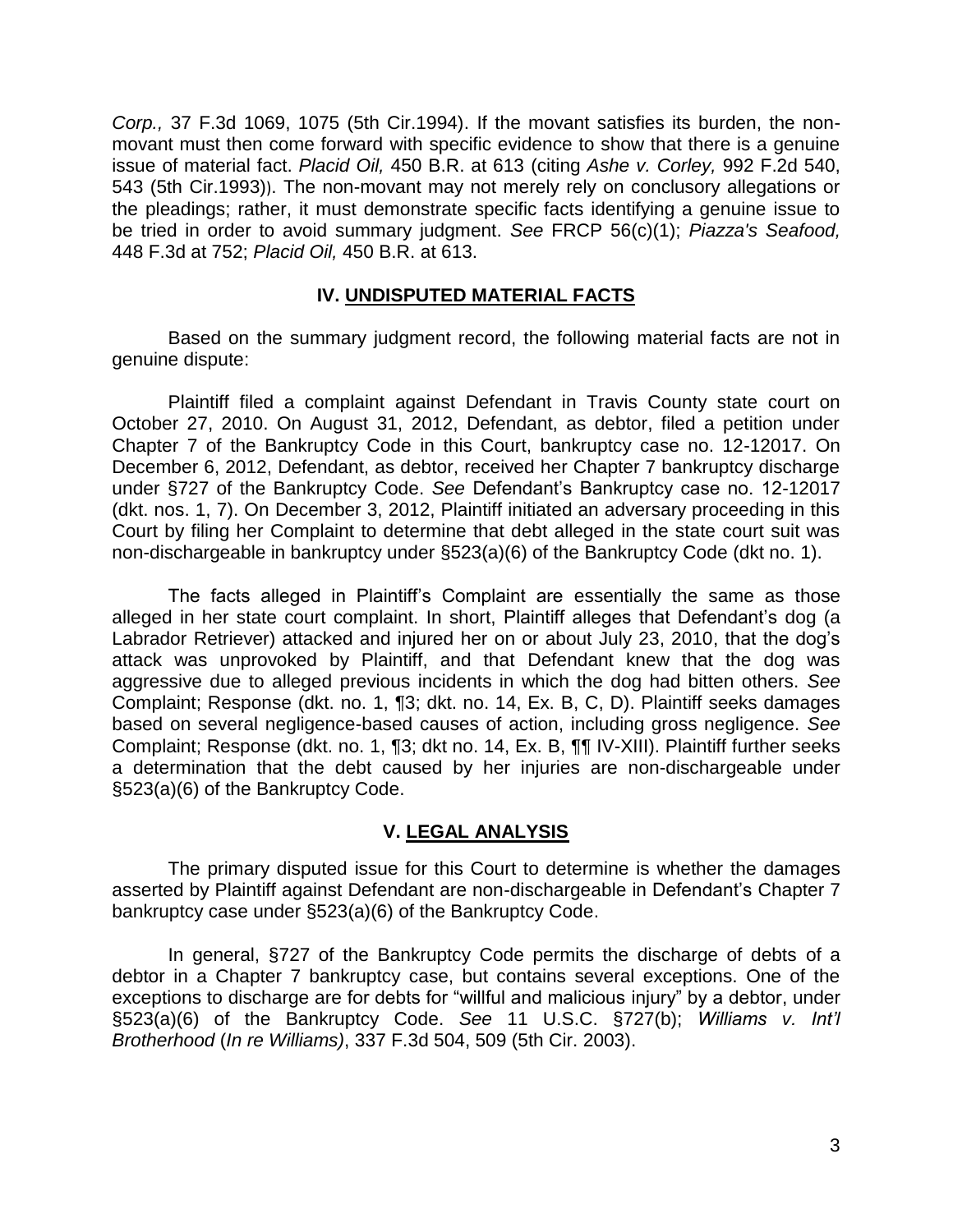In pertinent part, §523(a)(6) of the Bankruptcy Code provides:

**(a)** A discharge under section 727… of this title does not discharge an individual debtor from any debt--

**(6)** for *willful and malicious* injury by the debtor [Defendant] to another entity [Plaintiff] or to the property of another entity;

11 U.S.C. §523(a)(6) (emphasis added)[added].

Through the Motion, Defendant takes the position that any debt arising out of Defendant's dog having attacked and injured Plaintiff does not fall under the exception to discharge provided by §523(a)(6) of the Bankruptcy Code as a matter of law. Defendant contends that there is no genuine issue of material fact that the "willful and malicious" elements of §523(a)(6) cannot be met by Plaintiff. Conversely, in her Response, Plaintiff contends that the debt represented by her claim of gross negligence and other theories falls under the exception to discharge for willful and malicious injury based on §523(a)(6), and therefore genuine issues of material fact exist that preclude summary judgment in favor of Defendant. Plaintiff argues that Defendant's alleged gross negligence satisfies the "willful and malicious" standard required by §523(a)(6) to except her debt for injuries from Defendant's bankruptcy discharge. *See* Response (dkt no. 14, ¶6).

In the context of §523(a)(6), the U.S. Supreme Court has held that the statutory term "willful" modifies the term "injury" in the statute. So, according to the highest Court, a debt **is not** discharged if it arises from a deliberate or intentional "injury"; but a debt **is** discharged if it arises from a merely deliberate or intentional "act" that leads to injury. See *Kawaauhau v. Geiger*, 523 U.S. 57, 61 (1998). Stated another way by the Fifth Circuit, for the debt to be excepted from discharge, the debtor must have intended the actual injury that resulted, not just performed an intentional act that resulted in injury. *Miller v. J.D. Abrams Inc. (In re Miller)*, 156 F.3d 598, 603 (5th Cir. 1998) (citing *Corley v. Delaney (In re Delaney)*, 97 F.3d 800, 802 (5th Cir. 1996)).

Based on the *Kawaauhau* decision, the Fifth Circuit has folded willful and malicious standard of §523(a)(6) into a unitary concept, requiring that the debtor have acted with "objective substantial certainty or subjective motive" to inflict injury, for the debt to be excluded from discharge. *Miller,* 156 F.3d at 603, 606; *see also Williams*, 337 F.3d at 509. And as the Fifth Circuit recognized based on *Kawaauhau*, "debts arising from recklessly or negligently inflicted injuries do not fall within the compass of §523(a)(6)". *Miller,* 156 F.3d at 603 (citing *Kawaauhau*, 523 U.S. at 64).

Here, Plaintiff contends in her Response that her pleading of "gross negligence" is commensurate, under Texas law, with the "willful and wanton standard" needed to deny dischargeability under §523(a)(6). This not only is an improper statement of the legal standard under §523(a)(6) (which is "willful and malicious"), but also reaches the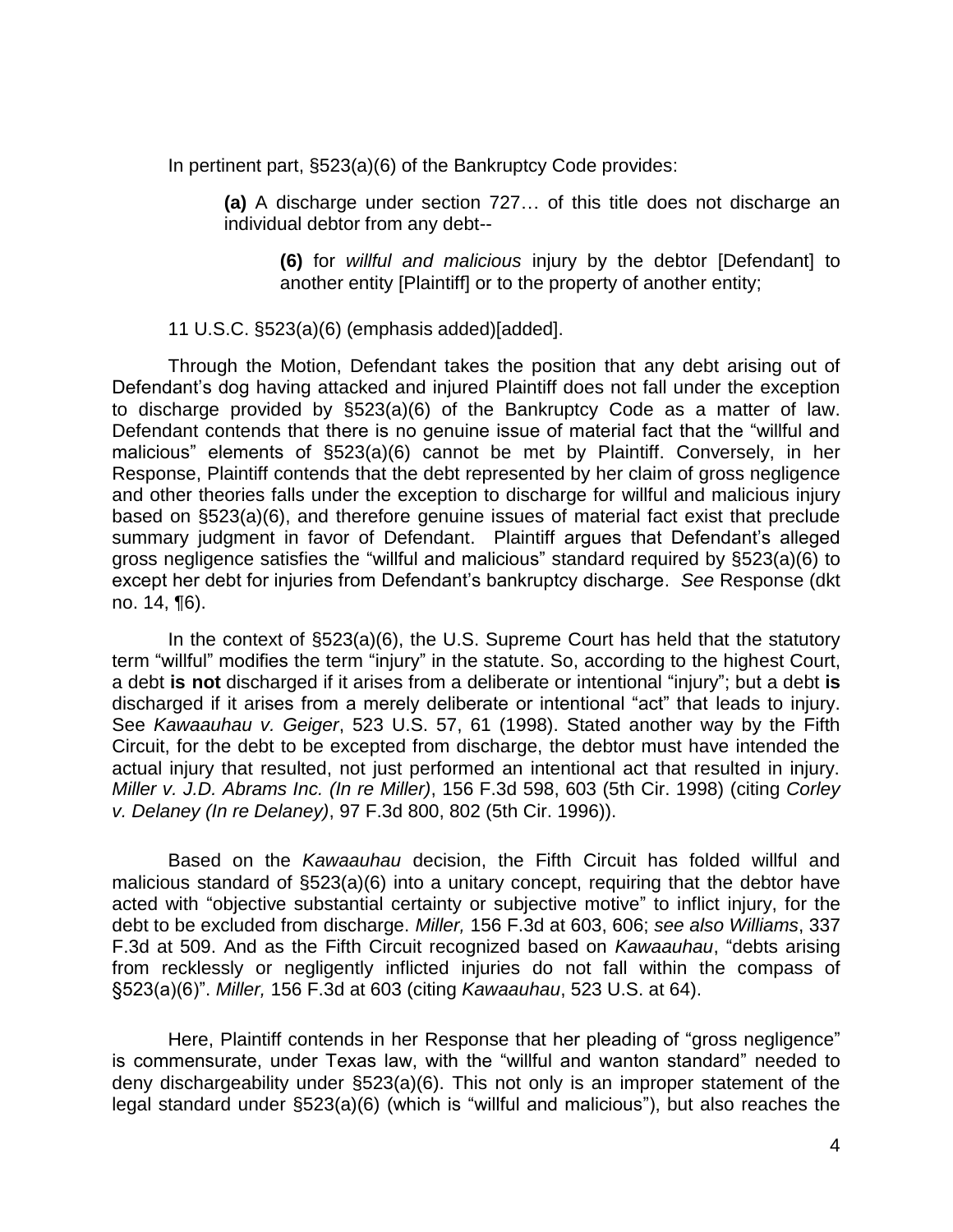incorrect conclusion about the gross negligence standard under Texas law. Simply put, the gross negligence standard under Texas law is not the same "willful and malicious" standard under §523(a)(6) of the Bankruptcy Code. The Texas Supreme Court has declared that the definition of "gross negligence" is synonymous with "heedless and reckless disregard." *Burk Royalty Co. v. Walls*, 616 S.W.2d 911, 920 (Tex. 1981); *see also Trevino v. Lightning Laydown, Inc.*, 782 S.W.2d 946, 949 (Tex.Civ. App.–Austin 1990, writ den'd)(defendant cannot be grossly negligent without also being negligent). But both the U.S. Supreme Court and the Fifth Circuit have recognized that: (a) §523(a)(6) of the Bankruptcy Code does not except from discharge a debt arising from recklessly or negligently inflicted injuries; and (b) the act of the debtor must have been intended to cause injury for the debt to be excepted from discharge under §523(a)(6). *Kawaauhau*, 523 U.S. at 64; *Miller,* 156 F.3d at 603, 608.

Just as importantly (and as pointed out by Defendant), the Fifth Circuit has specifically dealt with the discharge of a debt for a "dog bite" injury under §523(a)(6) of the Bankruptcy Code. *See Kelt v. Quezada (In re Quezada)*, 718 F.2d 121 (5th Cir. 1983). In *Quezada,* the debtors maintained a vicious dog within their fenced premises in a crowded neighborhood and had knowledge that the vicious dog had previously bitten a child. When the debtor opened the fence gate, the dog escaped and attacked the plaintiff child without provocation. 718 F.2d at 122. The Fifth Circuit held, in affirming the bankruptcy court and district court, that the debt from this dog bite injury was not excepted from discharge for "willful and malicious injury" by the debtor under §523(a)(6). 718 F.2d at 123.

Here—the facts alleged by Plaintiff in her Complaint, and more importantly the summary judgment evidence submitted by Plaintiff —do not raise a genuine issue of material fact that Defendant "willfully and maliciously" injured Defendant within the scope of §523(a)(6). At best, what Plaintiff alleges is that Defendant owned a dog that has attacked others before, and the Defendant allowed her dog freedom that resulted in Plaintiff being attacked and injured. *See* Plaintiff's Response, where Plaintiff states that the injury was willful and malicious because Defendant "had knowledge that her dog had bitten at least one other person and still let the dog to go at liberty and bite again<sup>"</sup> (dkt no. 14, ¶1, Ex. D). Although not identical, these are substantially the same facts presented to the Fifth Circuit in *Quezada* where the debt was found to be dischargeable and not within the §523(a)(6) exception to discharge for "willful and malicious injury" by the debtor.

This is not to say that a dog bite may never be considered a "willful and malicious injury" by a debtor-- as it is possible a dog owner/debtor may instruct or otherwise intentionally cause a dog to attack someone else intending to cause injury—but those are not the facts pled by Plaintiff or established in the summary judgment record here. Plaintiff fails to allege (or support with summary judgment evidence) any facts that could establish a contention that Defendant ordered, caused, or intended for Defendant's dog to attack and injure Plaintiff, much less any facts indicating Defendant deliberately intended to injure Plaintiff.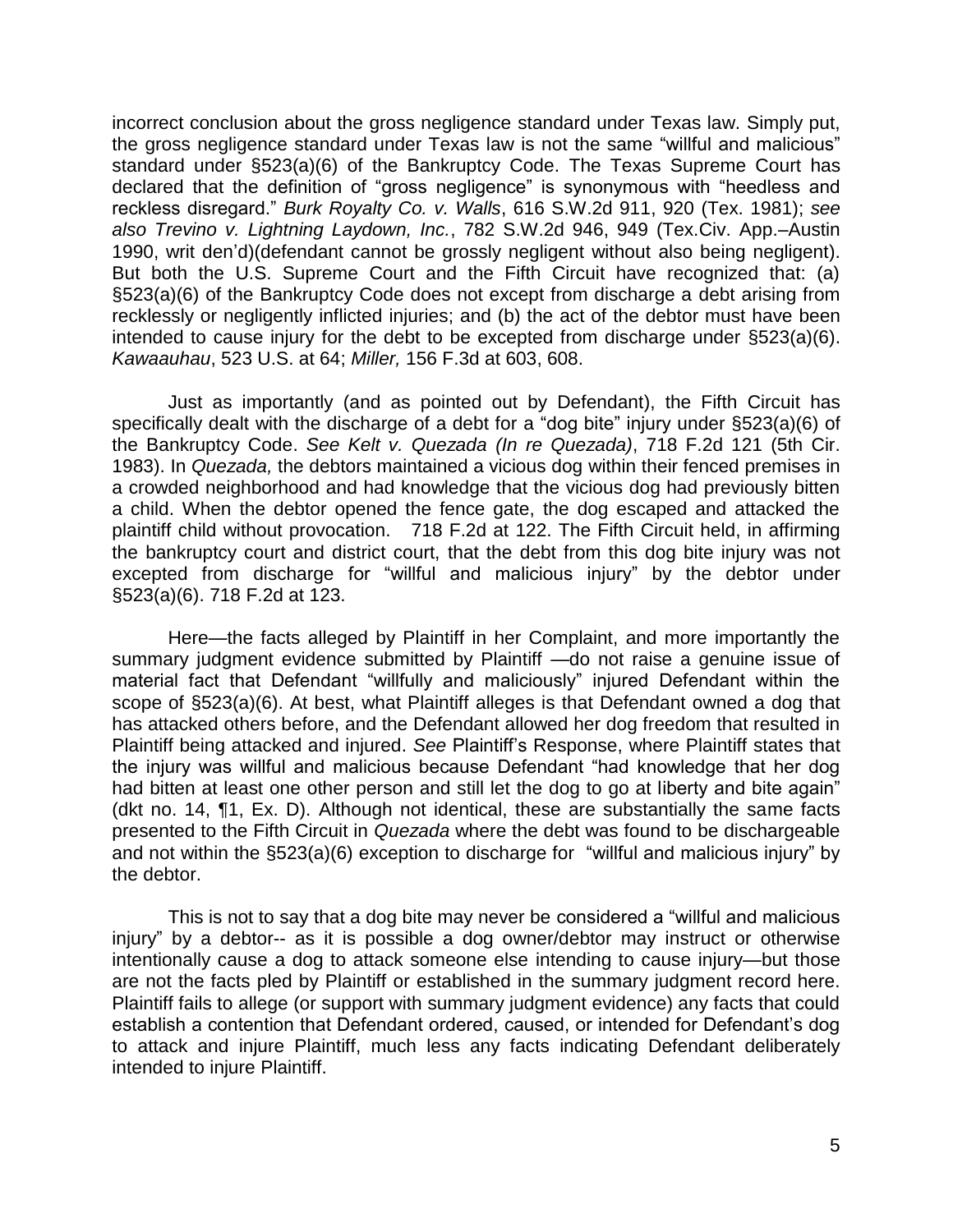In her Response, Plaintiff relies on the case of *In re Rines*, 18 B.R. 666 (Bankr. M.D.Ga. 1982), for the proposition that Defendant's conduct rises to the level of "willful and malicious injury" as required by §523(a)(6). In *Rines*, the bankruptcy court found that debtors who allowed their dog, which the debtors knew had previously attacked people, to freely roam about their neighborhood, were not discharged from a debt that arose when the dog attacked and injured someone in their neighborhood. In the view of the *Rines* court, the debtor's conduct of letting their dog, which was known to be aggressive, freely roam about in the public satisfied the "willful and malicious" standard of §523(a)(6).

Plaintiff's reliance on *Rines* however is misplaced. First of all, the Fifth Circuit in *Quezada* expressly disagreed with the rationale of the *Rines* decision of the bankruptcy court in Georgia. *Quezada*, 718 F.2d at 123. Second, the decision in *Rines* was based on the rationale that Congress did not intend to overrule the reckless-disregard standard set forth in the 1904 decision of U.S. Supreme Court in *Tinker v. Colwell*, 193 U.S. 472 (1904). However, in its much more recent decision in *Kawaauhau*, the U.S. Supreme Court addressed the 1904 decision in *Tinker*, and found that reckless acts are not sufficient to establish that the resulting injury was "willful and malicious" under §523(a)(6). *Kawaauhau*, 523 U.S. at 63-64; *see also Quezada*, 718 F.2d at 122 (where the Fifth Circuit noted that the amendment to §523(a)(6) of the Bankruptcy Code intended to legislatively overrule the reckless disregard standard for nondischargeability and overrule the 1904 decision in *Tinker* to the extent it applied a reckless disregard standard).

Finally, the Court's conclusion that Plaintiff's claim against Defendant is discharged, is also consistent with the general bankruptcy policy that discharge exceptions are to be narrowly construed in favor of the debtor, since the aim of the Bankruptcy Code is to give the debtor (here Defendant) a fresh start. *See Miller*, 156 F. 3d at 602 (supporting citations omitted).

The Court concludes, for any and all of these reasons, that there is no genuine dispute as to a material fact and that as a matter of law, there has not been a "willful and malicious" injury by Defendant to Plaintiff under §523(a)(6) of the Bankruptcy Code. Accordingly, the Court finds that the Motion of Defendant seeking summary judgment must be granted and the relief sought by Plaintiff in her Complaint must be denied.

The Court notes that Defendant has filed counterclaims against Plaintiff seeking recovery of attorneys fees, expenses and costs against Plaintiff. However, under §523(d) of the Bankruptcy Code, a debtor-defendant is entitled to recover costs and attorneys fees against a creditor-plaintiff under certain circumstances and only if a debtor-defendant prevails in a dischargeability action brought by a creditor-plaintiff under §523(a)(2). *See* 11 U.S.C. §523(d). Here, Plaintiff brought this dischargeability action under §523(a)(6)—not §523(a)(2). Accordingly the Court finds that Defendant's counterclaims for attorney fees and expenses should be denied. This will also enable the Court to enter a final judgment in this adversary proceeding that disposes of all issues and claims.